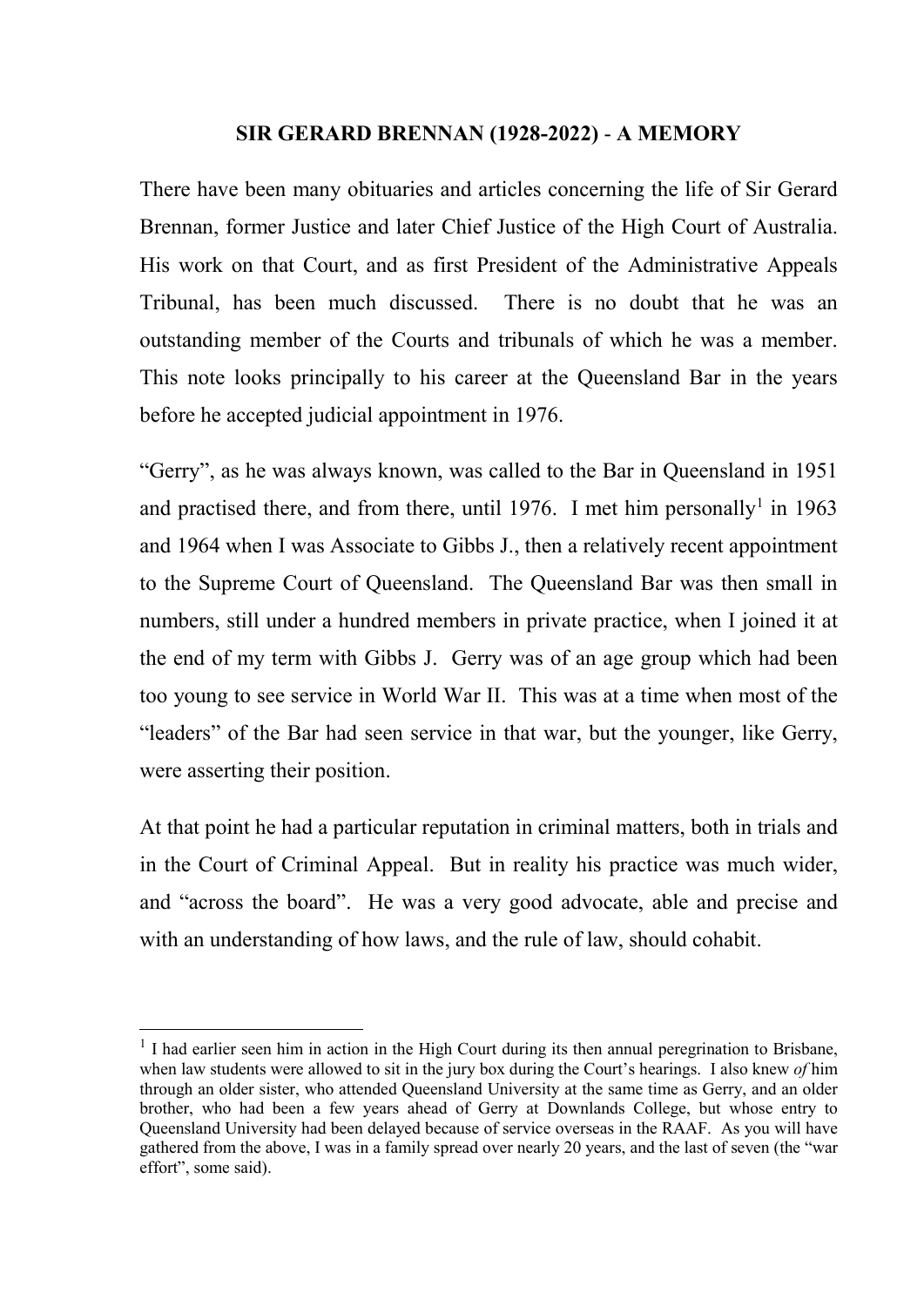His practice, and influence on the legal profession, grew rather dramatically after he took silk in 1963. I was one of a group of young barristers<sup>[2](#page-1-0)</sup> who all saw a lot of Gerry. We appeared with him, and against him, in a wide range of tribunals and courts. Gerry and Pat Brennan were hospitable people, and sometimes it would be necessary to go to their home on weekends to settle a document or something of that kind – no faxes, no emails then. They lived on 2½ acres at Chapel Hill. There was a driveway which had a "CHILDREN" sign – I trust acquired legally and non-corruptly – but the sign *was* necessary There were seven children and they were everywhere – up the trees, behind a bush, and you had to make sure none was hiding in your car, or in the boot, before you left.

It will be appreciated that unlike today there was no Federal Court during all of Gerry's time at the Bar, and the Family Court only commenced near the end of that period. The Supreme Courts of the States thus exercised much invested federal jurisdiction. But Gerry could see beyond the boundaries of Queensland and appeared in important cases elsewhere. His reputation was much enhanced by his retainer in 1969 to appear for the Fijian sugar cane growers in an arbitration in Fiji before Lord Denning about the future of the Fijian sugar industry.

His status was reflected by his retainer to appear for the State of Queensland in *Cudgen Rutile (No 2) Pty Ltd v. Chalk* [1975] A.C. 520 where in 1974 he led

<span id="page-1-0"></span> <sup>2</sup> Glen Williams, Geoffrey Davies, Tony Fitzgerald, Martin Moynihan, Ian Callinan, Douglas Drummond amongst others. Leading juniors, above us in seniority, were John Macrossan, Cedric Hampson and Bill Pincus. And in 1965 Naida Haxton came to lead the vanguard of women.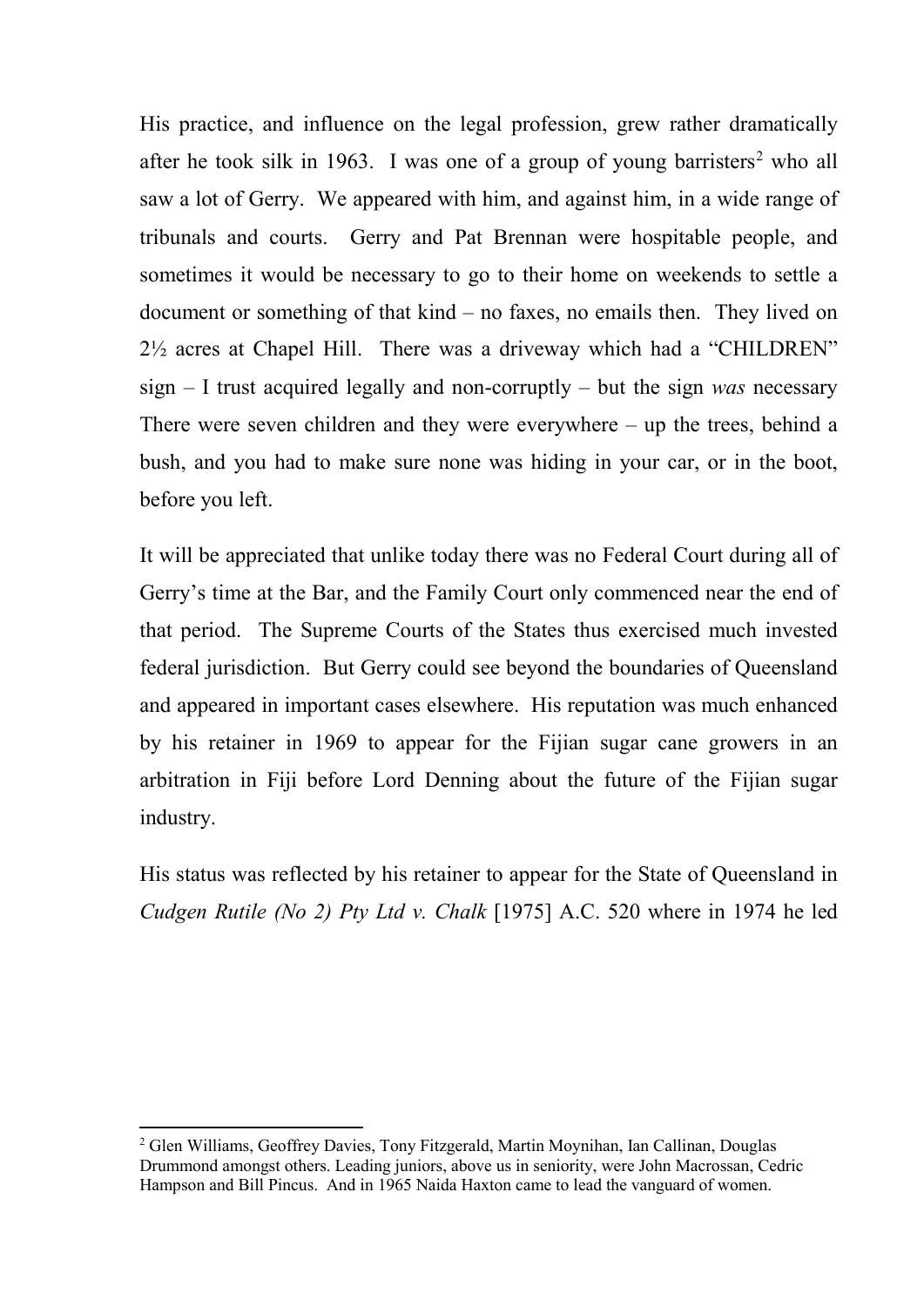Tom Shepherdson of the Queensland Bar<sup>[3](#page-2-0)</sup> and Nicholas Phillips<sup>[4](#page-2-1)</sup> in the Privy Council in an important case of the day.<sup>[5](#page-2-2)</sup>

He was also much involved in the administration of the legal profession being President of the Bar Association of Queensland 1974-1976<sup>6</sup> and of the Australian Bar Association 1975-1976 and a member of the Executive Council of the Law Council of Australia 1974-1976.

But then came public office. He was appointed to the Industrial Court and as an Additional Judge of the Supreme Court of the Australian Capital Territory and, importantly, as the first President of the Administrative Appeals Tribunal. With the establishment of the Federal Court in 1977 he became a Judge of that Court. For a short period in the latter part of his term on the Federal Court, he sat only in that court.

The period was short because of his appointment in 1981 to the High Court. He was a Justice of that Court until his appointment as Chief Justice in 1995. During that period he participated in the hearing of many important cases. They included, of course, the two *Mabo* cases<sup>[7](#page-2-4)</sup>, and the restatement of the effect of s. 92 of the Constitution<sup>[8](#page-2-5)</sup>. A useful summary of the important cases, constitutional and non-constitutional, in which Gerry participated can be seen in the entry under his name in *The Oxford Companion to the High Court of* 

<span id="page-2-0"></span><sup>&</sup>lt;sup>3</sup> Later OC and later again a member of the Supreme Court of Queensland.

<span id="page-2-1"></span><sup>4</sup> Later Lord Phillips of Worth Matravers and first President of the Supreme Court of the United Kingdom

<span id="page-2-2"></span> $<sup>5</sup>$  His arguments prevailed, notwithstanding the great cogency and force of counsel's arguments to the</sup> contrary

<span id="page-2-3"></span><sup>&</sup>lt;sup>6</sup> His Presidency of the Bar Association was not made easier by the fact that the Committee, whose meetings were usually held in the President's chambers after court, now included some "young Turks" (of whom the writer was one) who were well and truly ready to move that "the motion be put" by 7.00pm when Gerry was inclined to say "Isn't there a rather deeper issue which we haven't considered?"

<span id="page-2-4"></span><sup>7</sup> *Mabo v. Queensland* (1988) 166 CLR 186 and *Mabo v. Queensland (No. 2)* (1992) 1975 CLR 1.

<span id="page-2-5"></span><sup>8</sup> *Cole v. Whitfield* (1988) 165 CLR 360; *Bath v. Alston Holdings Pty Ltd* (1988) 165 CLR 411.